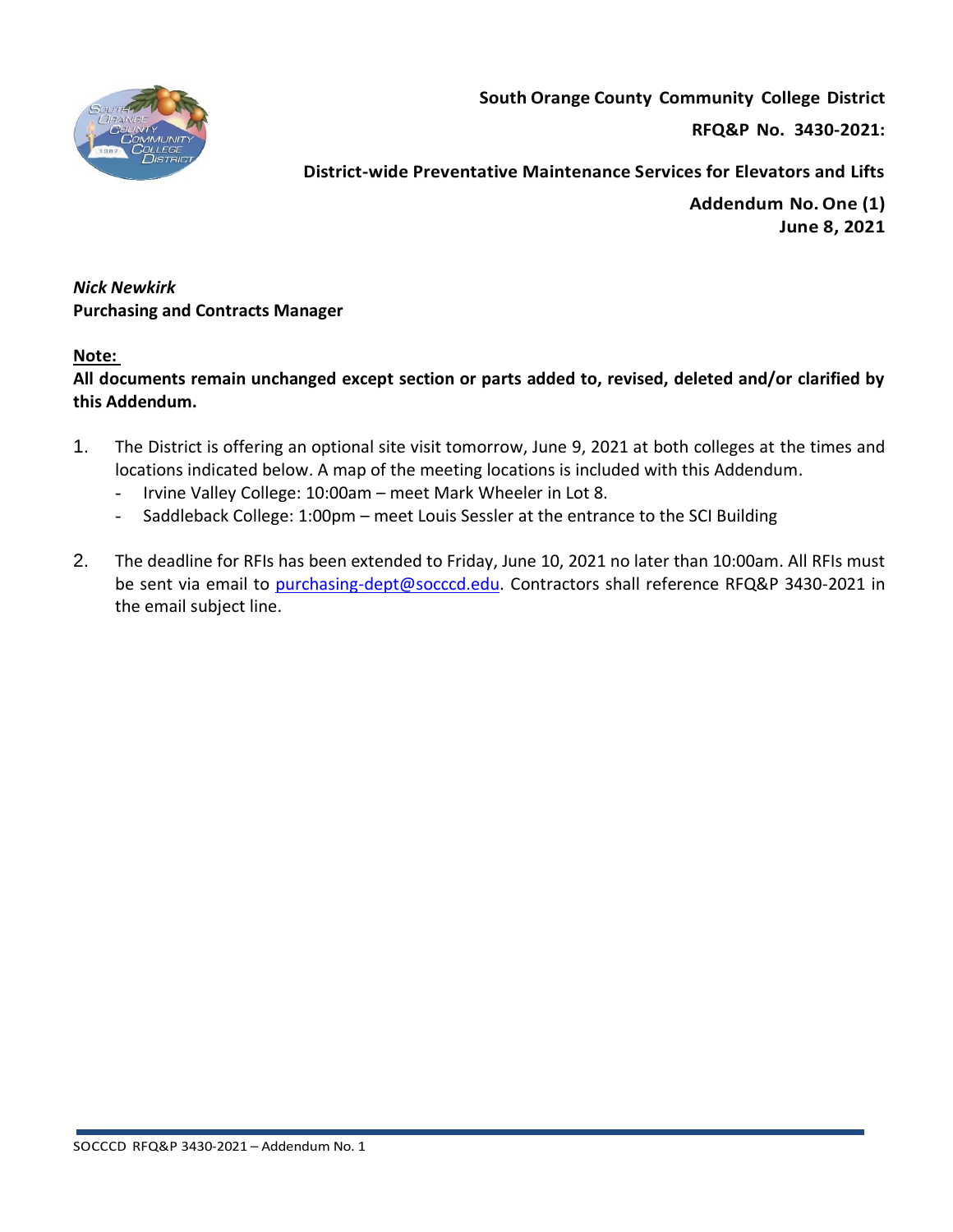



5500 IRVINE CENTER DRIVE, IRVINE, CA 92618 Day Permit Kiosks: Lots 2, 5, 8, 10 **P** 30 Minute Parking Lots: 2, 3, 5, 8, 10

| A 100        | Administration                                            | CP 100     | Campus Police                       |
|--------------|-----------------------------------------------------------|------------|-------------------------------------|
| A 200        | Social Sciences                                           | <b>LIB</b> | Library                             |
| A 300        | Humanities, Fine Arts and Extended Education              | LA         | Liberal Arts                        |
| B 100        | <b>Classrooms and Offices</b>                             | <b>LSB</b> | Life Sciences Building (B 400)      |
| B 200        | <b>Mathematics and Physical Sciences</b>                  | M 100      | <b>Facilities Management Office</b> |
| B 300        | Classrooms and Labs                                       | <b>PAC</b> | Performing Arts Center              |
| <b>BSTIC</b> | <b>Business Sciences and Technology Innovation Center</b> | PE 100     | <b>Health Fitness Complex</b>       |
| <b>CDC</b>   | <b>Child Development Center</b>                           | PE 200     | Hart Gymnasium                      |
| CEC          | <b>Community Education Complex</b>                        | SSC        | <b>Student Services Center</b>      |
| CEC 1        | <b>Outreach and Community Relations</b>                   | TER        | Live Oak Terraces                   |

*Please Note: Parking along Irvine Center Drive or Jeffrey Road or in the Voyagers Church parking lot is not authorized. Students parking in these areas do so at their own risk and may be cited by the Irvine Police Department.*